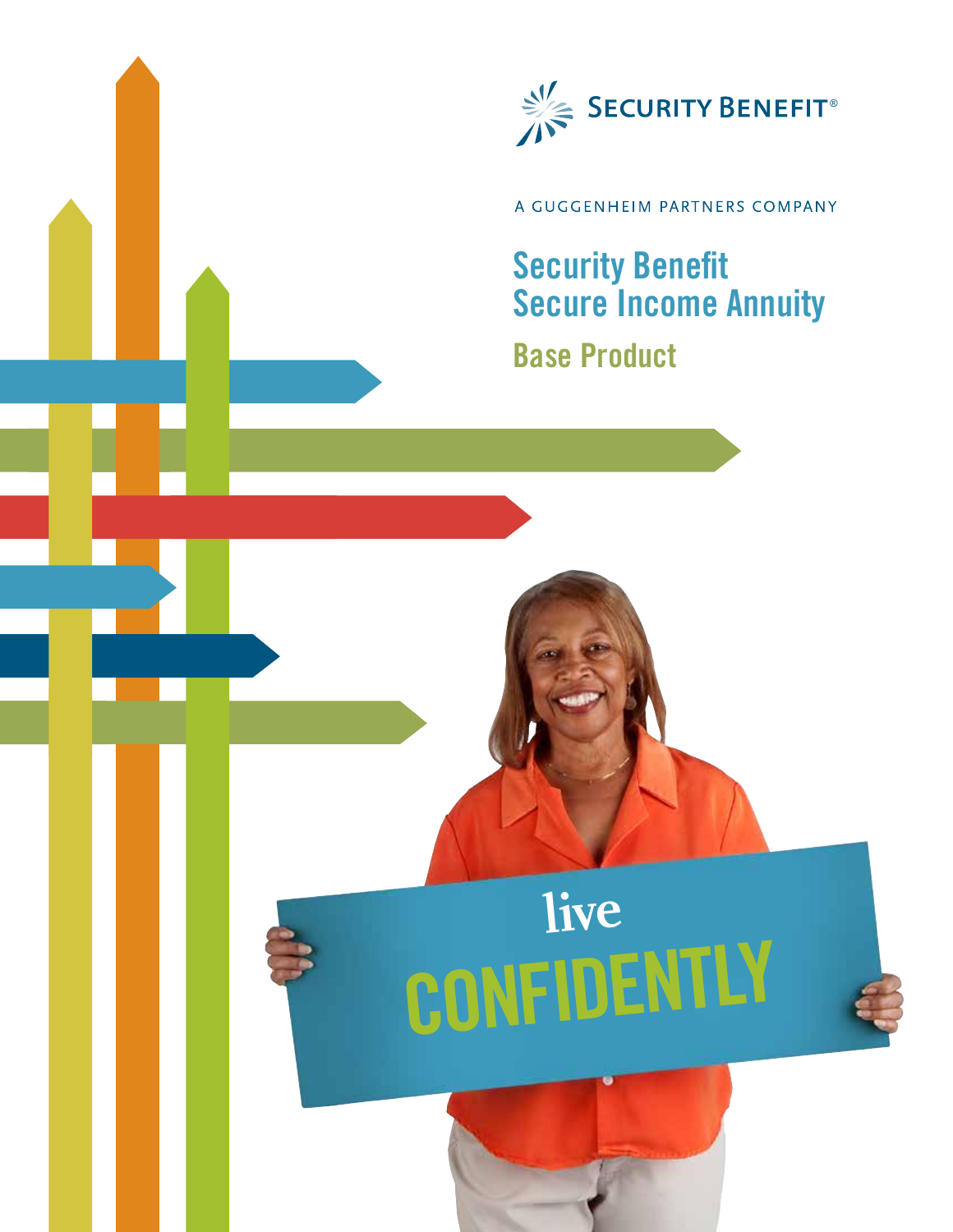## **Welcome!** Security Benefit Secure Income Annuity

Most of us look forward to retirement. We want to know that when we retire, especially in the volatile economic environment we've been through in the last few years, that we will have enough retirement income. Many of us are asking good questions about our finances and we're hoping for even better answers:

- **›** Will I have enough money to retire?
- **›** How much money can I live on?
- **›** How safe are my retirement assets?
- **›** What happens if I become ill? Will I be a financial burden to my family?
- **›** When I die, will I have something to leave my family?

You've worked hard building a foundation for retirement. The Security Benefit Secure Income Annuity, a fixed index annuity issued by Security Benefit Life Insurance Company, can be a sensible part of your income plan for retirement. This brochure highlights the features and guarantees of the Security Benefit Secure Income Annuity. It should be read with the Secure Income Annuity Statement of Understanding (SOU), which includes an explanation of the annuity. For more specific information, see your annuity contract.

> Highlighted on the following pages are some of the features and guarantees that the Security Benefit Secure Income Annuity offers.

# **retire CONFIDENTLY**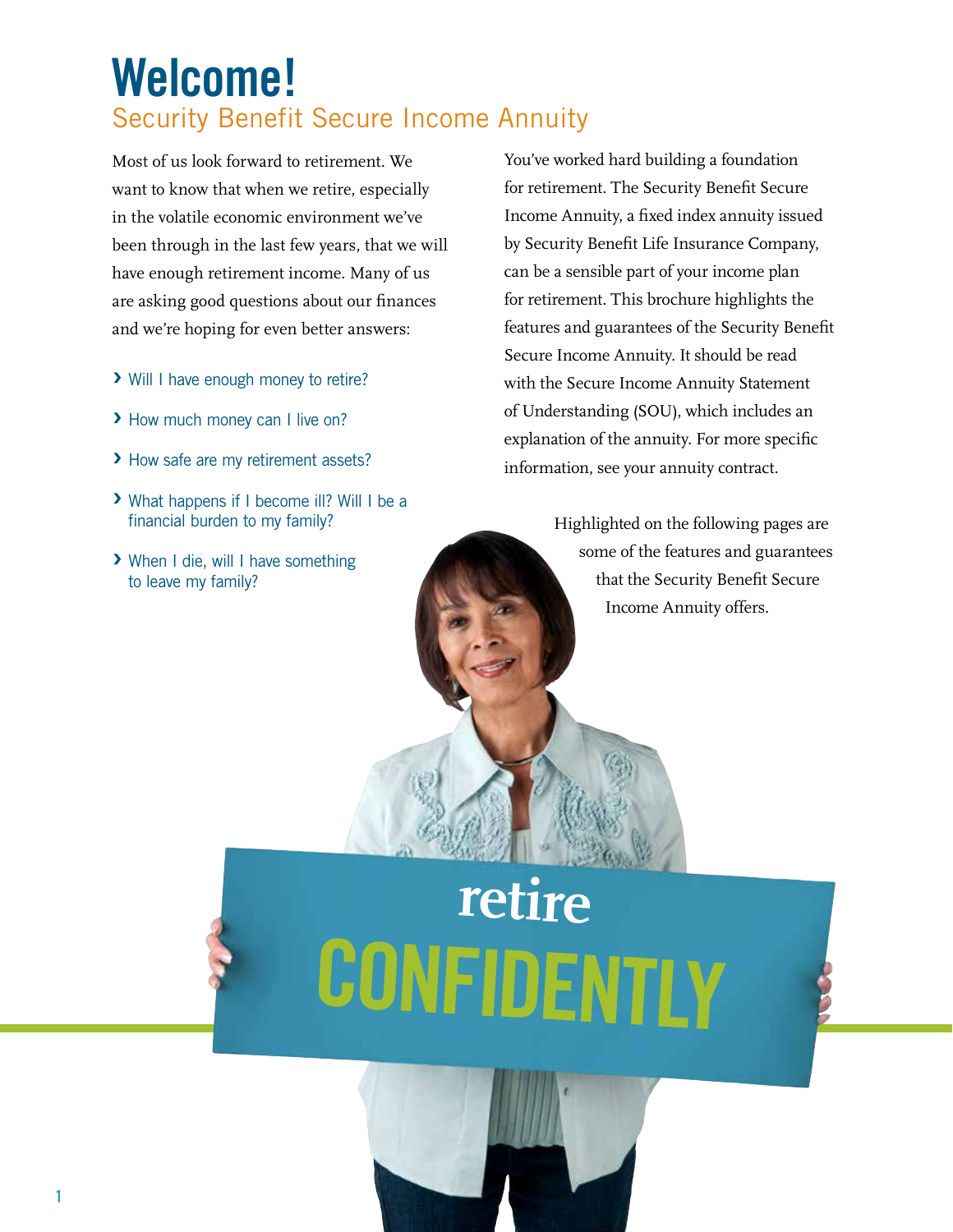#### **Optional guaranteed lifetime income**

With your annuity you can purchase an optional Guaranteed Lifetime Withdrawal Benefit (GLWB) Rider that guarantees you income for your lifetime and allows you to know the guaranteed minimum income you will have available under the Rider. It's important to know that taking out excess withdrawals in any given year will reduce the guaranteed income you may withdraw from your annuity.

#### **Flexible interest options**

Your annuity earns interest that can either be at a fixed interest rate or a rate that is linked to the S&P 500® Index without dividends. Your crediting rate will never be less than zero even if the S&P 500® Index has negative returns.

#### **Safety of premium**

Not only does your annuity provide the opportunity to choose a fixed interest rate on your purchase payments but should you choose either of the indexed interest options, there is no risk of your annuity value declining if the S&P 500® Index goes down.<sup>1</sup>

#### **Tax-deferred growth**

In an annuity, your purchase payments earn interest on a tax-deferred basis, which means you're not paying taxes on your earnings until you take withdrawals.<sup>2</sup>

#### **Home Healthcare Doubler**

When you select the optional Guaranteed Lifetime Withdrawal Benefit Rider, if you become unable to perform at least two of the six basic activities

of daily living two years after you purchase your annuity, you can double the income you receive under the Rider for up to five years.3 This can help ease some of the concerns related to significant health issues as you age. (Not available in all states. Please refer to the SOU for a list of states in which the Doubler is not available.)

#### **Death benefit**

For the Secure Income Annuity contract, should the annuitant die before receiving annuity payments (annuitization), the beneficiaries will receive 100% of the account value, less any applicable premium tax.4

If the sole designated beneficiary is the spouse of the deceased owner or joint owner or, if the owner is a non-natural person, the spouse of the deceased annuitant, as applies, the spouse shall become the sole owner of this contract. He or she may elect to: keep this contract in force until the earlier of his or her death, or the annuity start date; or elect to receive the amount payable upon death as described above.

If the deceased owner is the spouse of the annuitant, they will receive the account value. If the deceased owner is not the spouse of the annuitant, they will receive the cash surrender value.

Refer to the Statement of Understanding (SOU) or talk with your agent or financial advisor for more information about your death benefit.

*1. The cash surrender value could be less than the purchase payments if you withdraw more than the free withdrawal amount during the surrender charge period.*

- *2. Withdrawals are subject to ordinary income tax and, if made before age 591/2, may incur a 10% IRS penalty tax. Since IRAs already provide tax deferral, there is no additional tax-deferral benefit for IRAs funded by annuities.*
- *3. You must submit a request and proof that at least two of the basic activities cannot be performed as explained in the SOU.*
- *4. Annuitization should not be confused with taking income under the GLWB Rider. If you have started taking income under the GLWB Rider rather than taking annuity payments, the death benefit upon the death of the annuitant is the account value less any applicable premium tax.*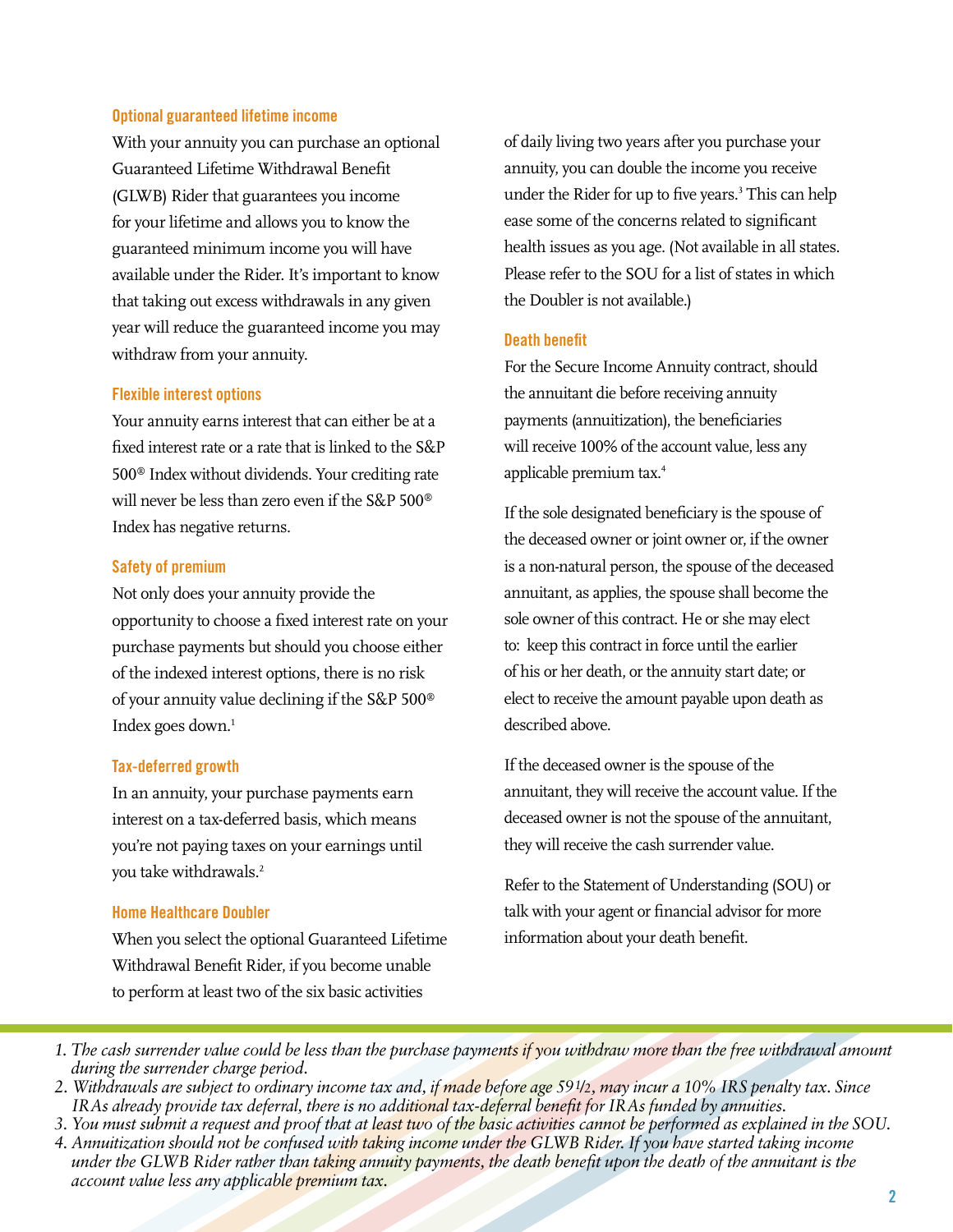## Guaranteed Lifetime Income options

Your Security Benefit Secure Income Annuity can be purchased with an optional lifetime income rider called the Guaranteed Lifetime Withdrawal Benefit (GLWB) Rider to guarantee you have income for your lifetime. The accompanying Guaranteed Lifetime Withdrawal Benefit Rider brochure highlights its benefits and limitations.

## Up to 8% first-year bonus

Your Security Benefit Secure Income Annuity includes a bonus of up to 8% on all purchase payments made in the first contract year.

| <b>Contract example with 8% bonus</b> |           |
|---------------------------------------|-----------|
| <b>Initial Purchase Payment</b>       | \$250,000 |
| 8% bonus                              | \$20,000  |
| Account Value upon issue              | \$270,000 |

*In AK, IN, ME, MN, MO, NH, NJ, NV, OH, OR, PA, SC, TX, UT and WA, the bonus is 5.5%. In CA, the bonus is 7%. In CT and DE the bonus is 2%.*

If you surrender, take partial withdrawals in excess of the free withdrawal amount, or elect to receive annuity payments prior to the end of the surrender charge period, a bonus recapture will apply and take away all or part of the bonus. Bonus annuities may include lower caps or interest rates, longer surrender periods, higher surrender charges or other restrictions that are not included in annuities that don't offer a bonus feature. The bonus recapture provision does not apply in CT or DE.

## Your interest options

The Security Benefit Secure Income Annuity offers three different interest options to which you may allocate your initial purchase payment. These options (shown on the next page) give you the potential to earn either a guaranteed interest rate or an interest rate based in part on the performance of the S&P 500® Index without dividends. You can choose to allocate all your money to one interest crediting option or in any combination among the three.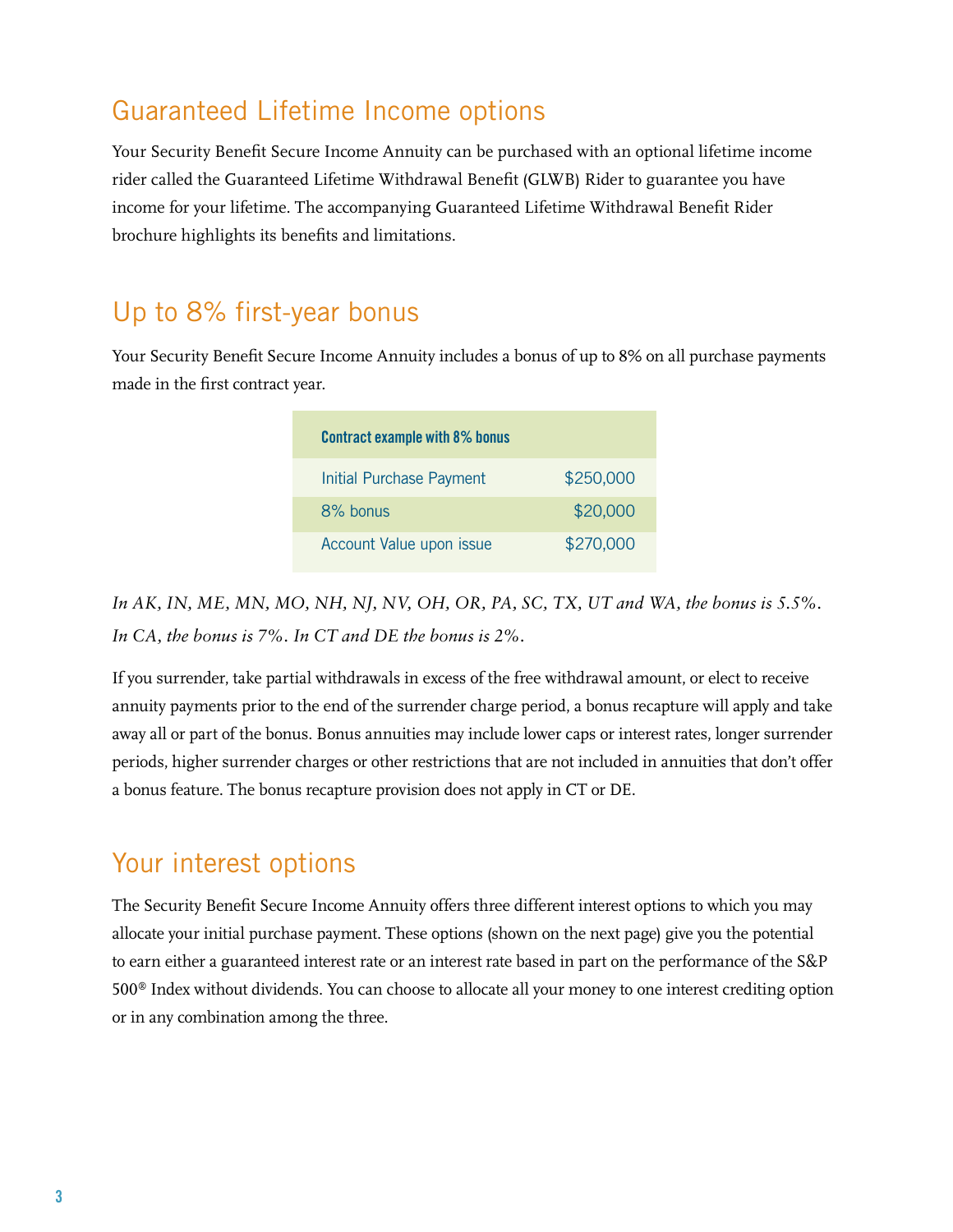## Fixed Account

Annual Pointto-Point Index Account with cap based on S&P 500® Index

Monthly Sum Index Account with monthly cap based on S&P 500® Index

## **Interest option Interest option How interest is calculated Why this option may be**

Security Benefit sets an interest rate that is guaranteed to be no less than the Guaranteed Minimum Interest Rate (GMIR) for each contract year.

On each annual contract anniversary, the S&P 500® Index value (without dividends) is compared to the Index value on the previous contract anniversary. A positive difference in the Index is credited as interest to your Account Value, up to a set cap. If the annual S&P 500<sup>®</sup> Index change value is negative, no interest is credited but the value of your annuity does not go down.

On each contract anniversary, interest is calculated based on the sum of the capped monthly changes in the S&P 500® Index value (without dividends) for the previous year. A positive one-month change in the Index, subject to your monthly cap, increases the annual sum. The full, negative one-month change is subtracted from the annual sum. There is no cap on a negative return for that month. The positive sum of the 12 monthly Index returns is credited as interest. If the overall sum of the 12 monthly Index returns is negative, no interest is credited but the value of your annuity does not go down.

## **attractive**

Provides a predictable rate of return.

You benefit from the growth of the stock market up to your cap, yet without the risk of your annuity losing value if the S&P 500® Index change is negative.

With Index amounts being calculated on a monthly basis, you benefit from the positive performance of the stock market up to your monthly cap, yet without the risk of losing account value if the sum of the S&P 500® Index changes is negative. This strategy would typically credit more interest when the S&P 500® Index experiences steady growth, and less interest in up and down markets.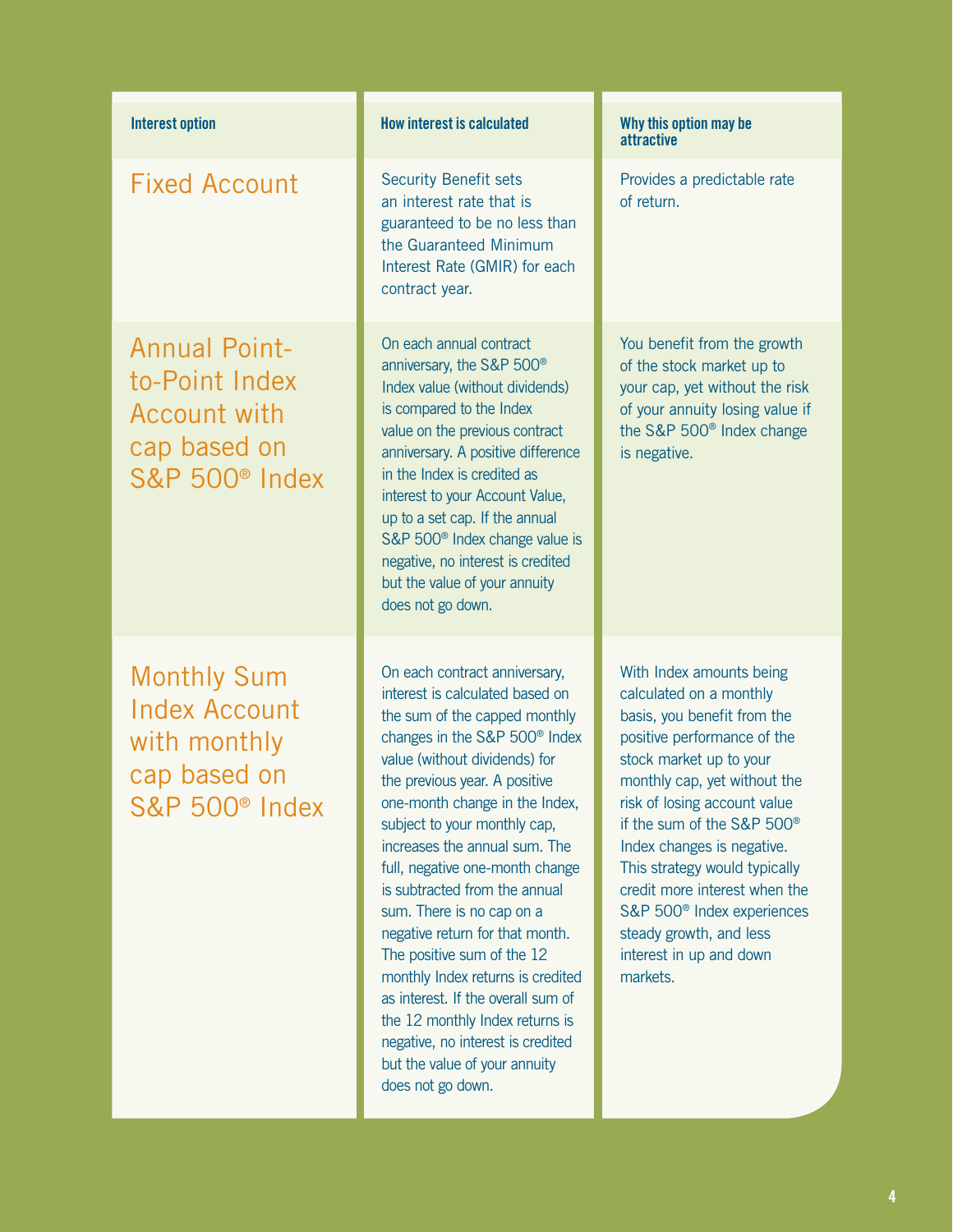## Understanding your interest options

On the next page are two examples of how your fixed index annuity would work under different market conditions, including in an extreme downturn and in a strong market. The examples show the results over a 10-year period.

These are assumptions and not based on actual or guaranteed caps or interest rates. The examples make hypothetical assumptions and are not a guarantee or indicator of future performance. The values of the S&P 500® Index are actual values for the periods shown. The Secure Income Annuity was not available during the time periods of these examples. The hypothetical interest calculations are based upon assumptions on the caps; alternative caps may produce significantly different results. The hypothetical values assume no withdrawals and no additional purchase payments. The hypothetical values do not include an initial bonus amount for the Annual Point-to-Point and Monthly Sum Index Accounts. All returns are cumulative and not shown on an annualized basis. The following line graphs assume that all of the account is allocated into one interest option. Withdrawals before the end of the surrender period may be subject to surrender charges up to 12%, a Market Value Adjustment (MVA) and a bonus recapture. Withdrawals are subject to ordinary income tax and, if made before age 591/2, may incur a 10% IRS penalty tax.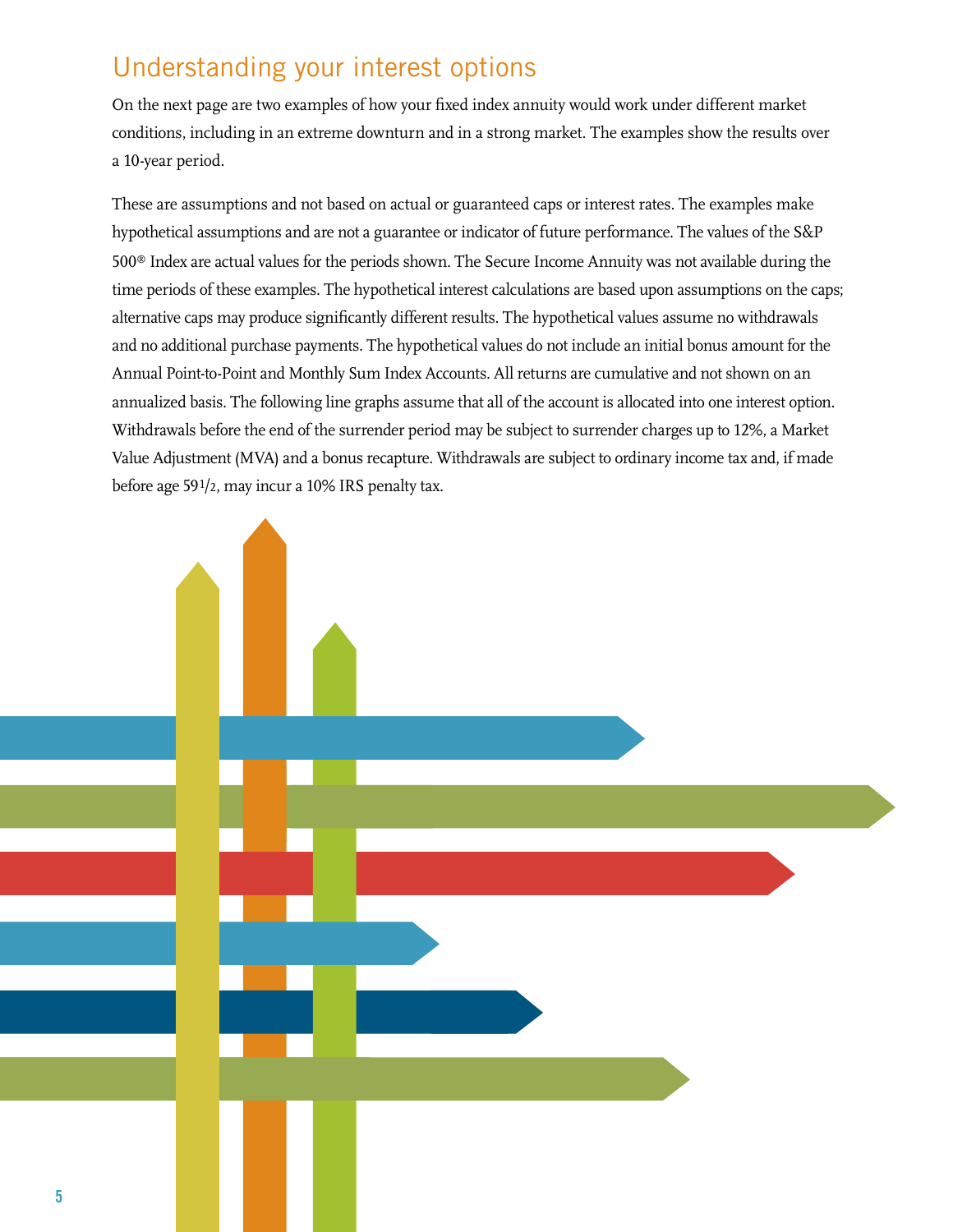#### **Hypothetical example of downturn**

**During periods of extreme volatility or economic downturns**, fixed index annuities will shield you from market declines. The graph below shows the value of the S&P 500® Index on March 31, 1999, and on March 31, 2009.5 The S&P 500® experienced a great deal of volatility during this period of time, and by March 2009 had lost roughly 38% of its value. However, under the various interest options the cumulative interest credited would have been up to 21% over the period.

Although the S&P 500® lost significant value during this period, previously credited interest would not have been lost. For the fixed interest rate option, interest would have been earned at the greater of the declared rate or the guaranteed minimum rate during this period.



Annual Point-to-Point Index Account cap: 2.75% • Monthly Sum Index Account monthly cap: 1.50%

#### **Hypothetical example of strong market returns environment**

**During periods with strong market returns**, such as August 1990 to August 2000, a fixed index annuity may help you benefit from the growth in the stock market. The graph below shows the S&P 500® on August 31, 1990, and on August 31, 2000.<sup>6</sup>

### **323**

#### **Value of the S&P 500**® **Index on August 31, 1990**

**1518: Value of the S&P 500**® **Index on August 31, 2000**

| 371%: Cumulative 10-year percentage change in the S&P 500 <sup>®</sup> |                                                               |         |         |      |      |         |      |  |  |
|------------------------------------------------------------------------|---------------------------------------------------------------|---------|---------|------|------|---------|------|--|--|
| $31\%$                                                                 | Cumulative 10-year return Annual Point-to-Point Index Account |         |         |      |      |         |      |  |  |
| $-27\%$ :                                                              | Cumulative 10-year return Monthly Sum Index Account           |         |         |      |      |         |      |  |  |
| $0\%$                                                                  | 50%                                                           | $100\%$ | $150\%$ | 200% | 250% | $300\%$ | 350% |  |  |

Annual Point-to-Point Index Account cap: 2.75% • Monthly Sum Index Account monthly cap: 1.50%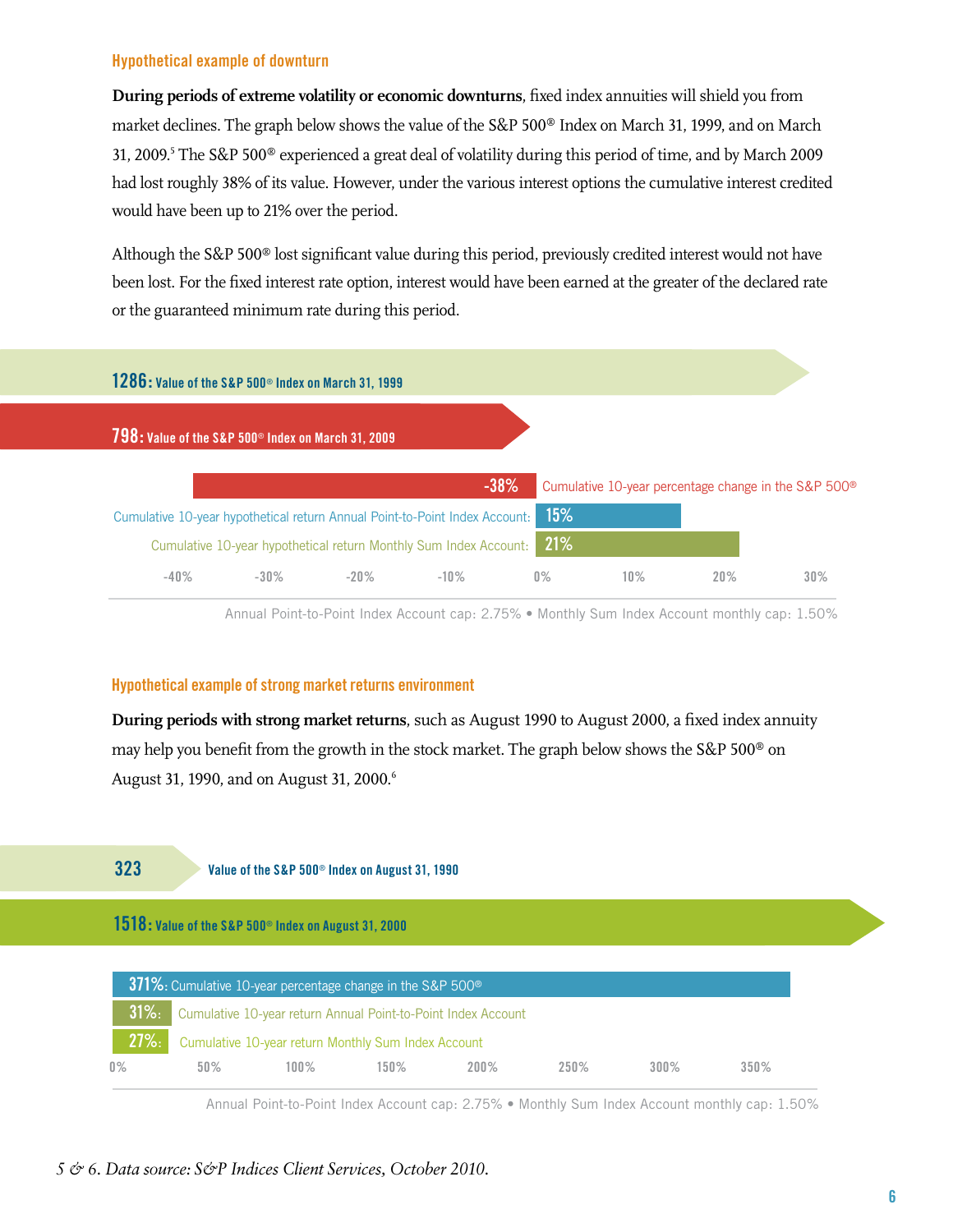## Tax-deferred growth

The Security Benefit Secure Income Annuity can help put you on a solid track to saving successfully for retirement on a tax-deferred basis. This means your interest earnings grow faster because taxes on your earnings are deferred until you make withdrawals. Earnings that otherwise might be lost to income taxes remain in your annuity to continue working for you. Since IRAs already provide tax deferral, there is no additional tax-deferral benefit for IRAs funded by annuities.



This illustration shows how tax deferral would affect a hypothetical \$25,000 account, before any withdrawals, during a five-, 10- and 20-year "accumulation phase." This example assumes an earnings rate of 5%, a federal

**save** 

**CONFIDENTLY**

income tax rate of 28% and a state tax rate of 5% (for an effective tax rate of 31.6%). This return is hypothetical and in no way relates to the actual performance of the annuity. The tax-deferred account is taxable upon withdrawal. For an additional example, assuming a guaranteed return of 1%, the fifth-year value on a taxdeferred account before any withdrawals would be \$26,275, the tenth-year value would be \$27,616, and the twentieth-year value would be \$30,505. Assuming an effective tax rate of 31.6% and a lump-sum withdrawal at the end of five, 10 or 20 years, the value of the tax-deferred account in the chart above would be \$29,724, \$35,754 and \$53,271, respectively.

The growth represented above is relative to the hypothetical account values only; it does not represent the GLWB Benefit Base.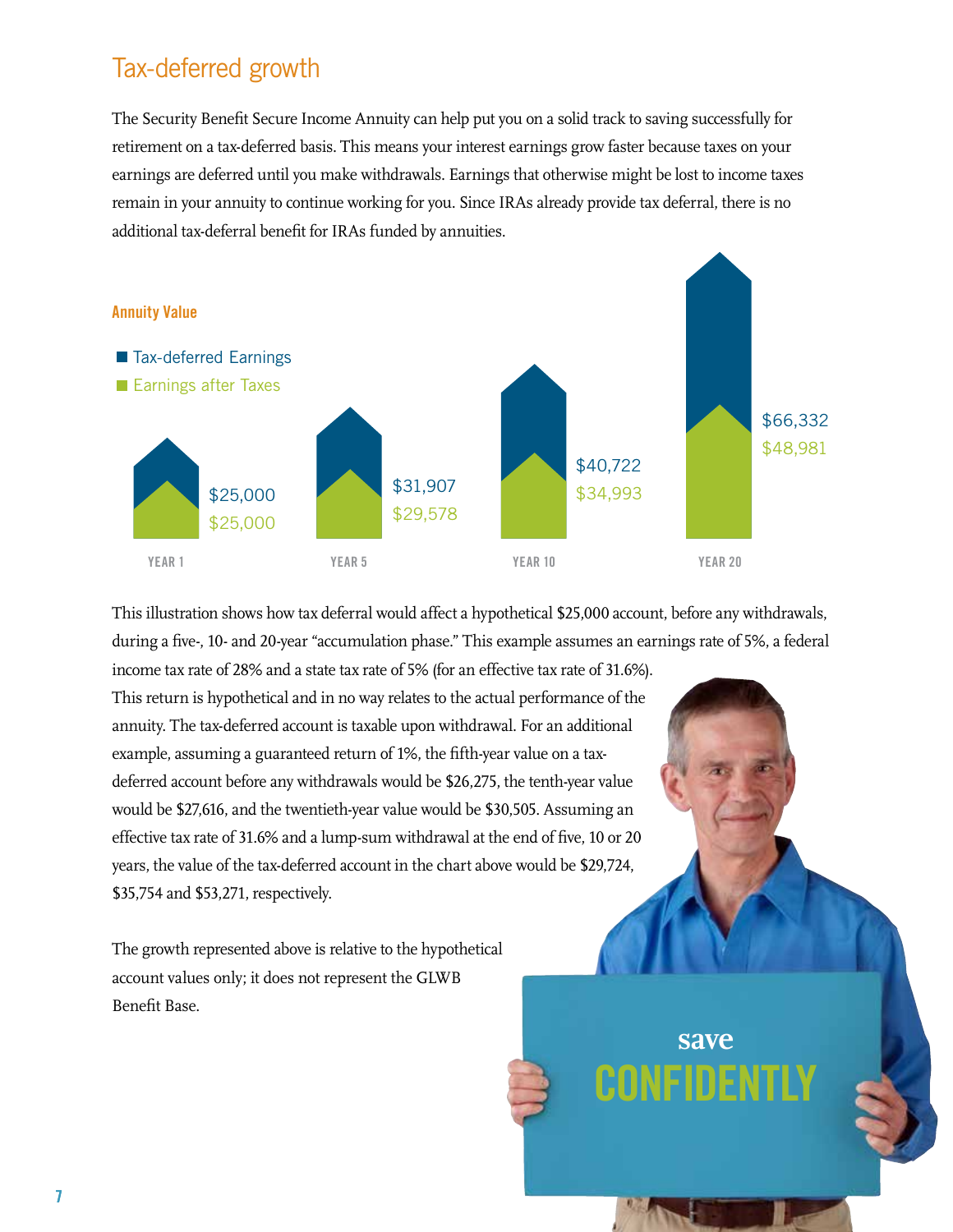## Just in case – access to your money

#### **Free withdrawals**

Generally, during the surrender charge period, you may withdraw up to 10% of your account value each year, free of surrender charges, Market Value Adjustment (MVA) and bonus recapture. (Free withdrawals are not available during the first Contract Year.) This is your free withdrawal amount. Your withdrawals may be subject to state and federal income taxes as well as an additional 10% penalty from the IRS if the withdrawals are taken prior to age 591/2. If you take withdrawals in excess of the 10% free withdrawal during the surrender charge period, your withdrawal will be subject to a surrender charge, an MVA and a bonus recapture.

See the Important Information About Security Benefit Secure Income Annuity section below for more information about the surrender charge, MVA and bonus recapture. The 10% free withdrawal does not apply if you take a full surrender or if you take a full withdrawal after any free withdrawals are taken in the prior 12 months. A surrender charge, an MVA and a bonus recapture will be applied to any free withdrawals taken in the last 12 months prior to a surrender, as well as to the amount surrendered.

#### **Terminal Illness and Nursing Home Waiver**

Surrender charges, MVA and bonus recapture are waived if you are confined to a nursing home or hospital for longer than 90 days, or if you are diagnosed with a terminal illness. A request to waive these charges must be made after the 3rd Contract Anniversary, must be made on forms provided by Security Benefit and must be accompanied by a physician's statement.<sup>7</sup>

## Important information about Security Benefit Secure Income Annuity

**No risk to your principal –** If the market experiences negative returns, there is no risk of your account value declining.

**Issue ages** – Up to 80

**Minimum initial purchase payment –** \$25,000

#### **Minimum subsequent purchase payment –** \$1,000

**Charges –** The charge for the optional Guaranteed Lifetime Withdrawal Benefit (GLWB) Rider is 0.95% of the GLWB benefit base and will be deducted annually from the annuity's account value. The charge can go up to a maximum of 1.50% but not until after the tenth contract year. The charge can only go up at the beginning of the 10-year roll-up renewal term. You will be notified of any change in the charge 30 days prior to any increase. On each fifth contract anniversary prior to taking income from the Rider, if the total amount of interest credited to the annuity's account value is less than the cumulative Rider charges during the prior five-year period, the charges will be partially or fully refunded to your account value. Refer to the SOU for more information.

**Guaranteed Minimum Interest Rate (GMIR) –** The fixed account's GMIR is guaranteed for the life of the contract and is set at 1%.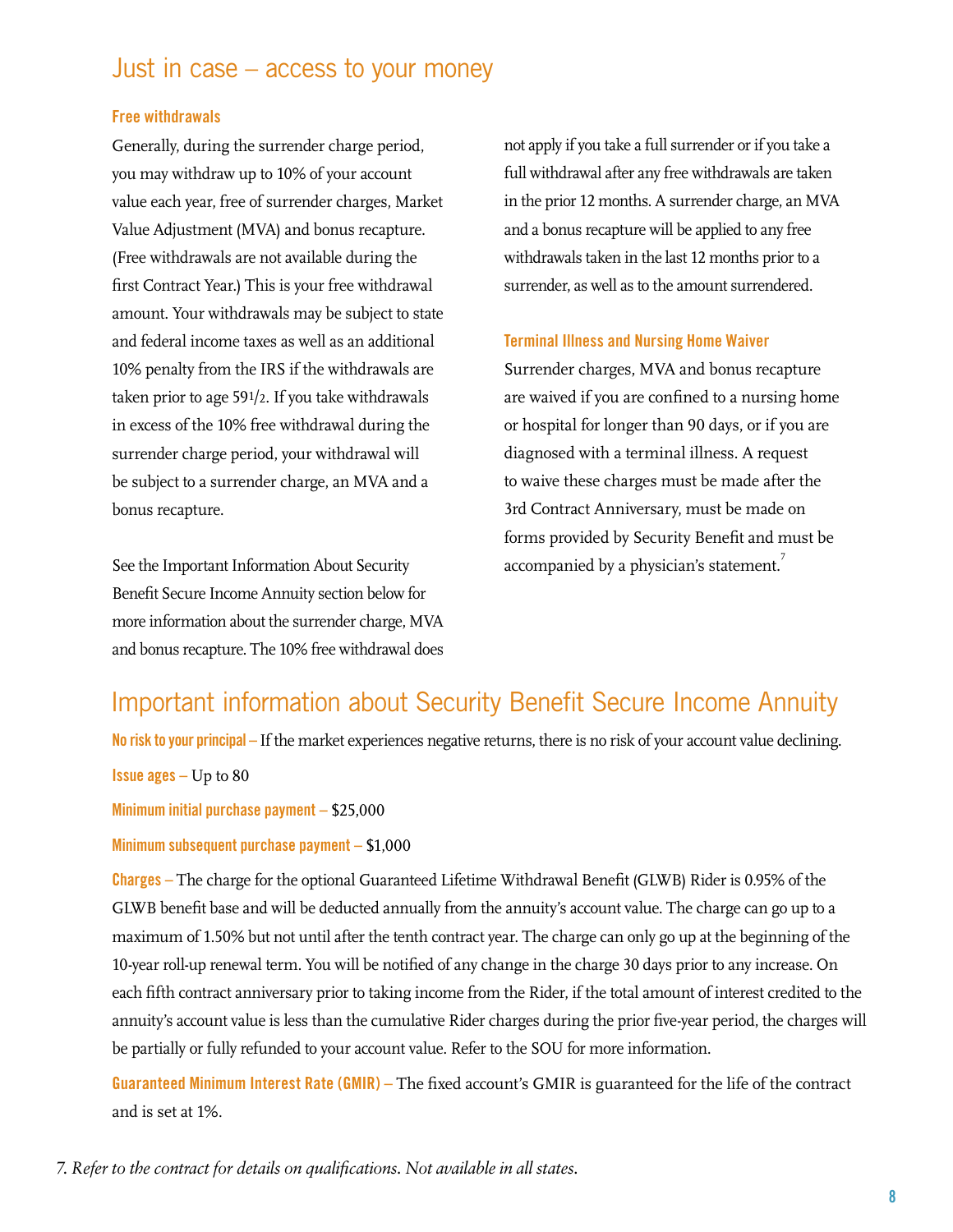**Understanding the Surrender Charge –** If you take withdrawals that are greater than the free withdrawal amount during the surrender charge period (generally the first 10 years of the contract), your account value will be subject to a surrender charge. Surrender charges will also apply if you annuitize during the surrender charge period and may apply under certain circumstances involving death and joint ownership. The amount of the surrender charge is equal to the amount withdrawn (less any free withdrawals) after any MVA and bonus recapture is applied multiplied by the applicable surrender charge percentage. For most states, the schedule of charges by contract year is:

|                                                                 |  |  |  | Year 1 2 3 4 5 6 7 8 9 10 11+ |  |    |
|-----------------------------------------------------------------|--|--|--|-------------------------------|--|----|
| Surrender charge 12% 11% 10% 9% 8% 7% 6% 5% 4% 2%<br>percentage |  |  |  |                               |  | 0% |

The Security Benefit Secure Income Annuity offers flexibility to avoid some or all surrender charges, depending on your circumstances through the free withdrawal option, the Terminal Illness waiver, the Nursing Home waiver, and the death benefit upon the death of the annuitant or joint owner if he or she is the spouse of the annuitant.

The schedule of surrender charges varies by state. Check your Statement of Understanding (SOU) for the schedule of surrender charges that apply in your state.

**Bonus Recapture –** Your Security Benefit Secure Income Annuity credits a bonus on your first-year purchase payments. If you take withdrawals that are greater than the free withdrawal amount during the surrender charge period, all or a portion of your bonus will be subject to a bonus recapture. A bonus recapture will also apply if you annuitize during the surrender charge period and may apply under certain circumstances involving death and joint ownership. For most states, the schedule of bonus recapture rates by contract year is:

|                                                                                | Year 1 2 3 4 5 6 7 8 9 10 |  |  |  |  | $11+$ |
|--------------------------------------------------------------------------------|---------------------------|--|--|--|--|-------|
| Bonus recapture 100% 100% 100% 100% 100% 100% 80% 60% 40% 20% 0%<br>percentage |                           |  |  |  |  |       |

The bonus recapture varies by state. Check your Statement of Understanding (SOU) for your specific state.

The Security Benefit Secure Income Annuity offers flexibility to avoid some or all of the bonus recapture, depending on your circumstances through the free withdrawal option, the Terminal Illness waiver, the Nursing Home waiver, and the death benefit upon the death of the annuitant or joint owner if he or she is the spouse of the annuitant.

**Market Value Adjustment (MVA) –** In order to help us manage changing market conditions and interest rate environments more effectively, Security Benefit applies a Market Value Adjustment (MVA) to withdrawals that exceed the free withdrawal amount during the surrender charge period. The MVA will also apply if you annuitize during the surrender charge period and may apply under certain circumstances involving death and joint ownership. In general, if at the time of withdrawal interest rates in the market, as measured by the 10-year Constant Maturity Treasury rate, are higher than when you purchased your annuity, an additional amount is deducted from your annuity. Conversely, if market interest rates are lower than when you purchased your annuity, an additional amount is likely to be added to your annuity, which reduces the amount deducted from your contract. The MVA will not apply to withdrawals that are less than the free withdrawal amount or to the death benefit paid upon the death of the annuitant or the death of the joint owner if the joint owner is the spouse of the annuitant. In AK, CA, IN, MN, MO, NH, NJ, OH, OR, PA, SC, TX, UT and WA an MVA does not apply. See the Statement of Understanding (SOU) for more details on the MVA.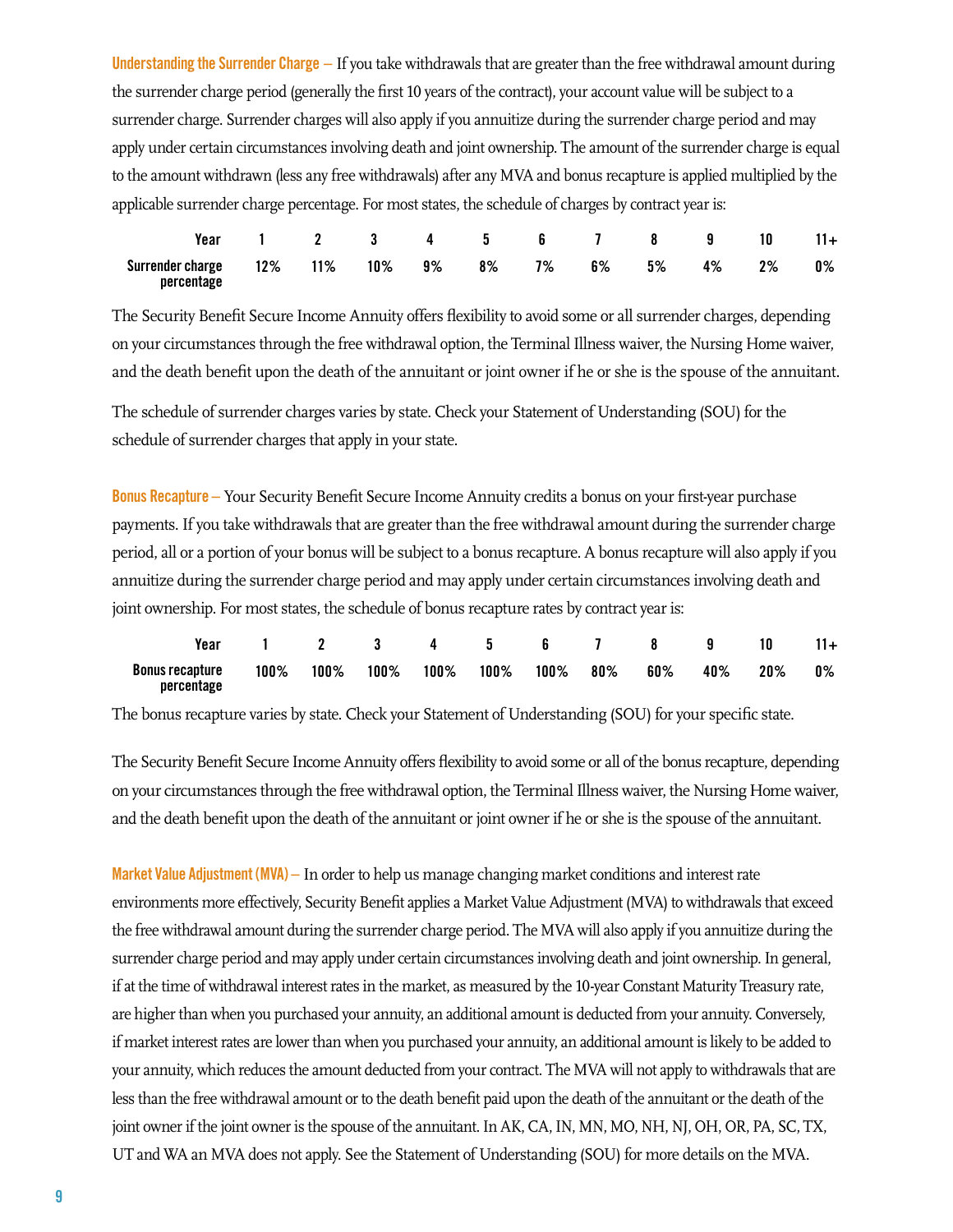## About Security Benefit

Since 1892, Security Benefit has been in the business of helping others. We do that today by fostering strong partnerships to provide insightful and customized retirement solutions for individuals nationwide through a broad network of independent financial professionals.

Our only focus is retirement – helping you save for it and, most importantly, helping you enjoy it to its fullest potential.

At Security Benefit, a Guggenheim Partners company, we are fast becoming one of America's leading retirement savings and income companies by offering a compelling and customized suite of retirement savings products to help pre- and post retirees achieve a secure retirement.

And, by leveraging the general account management capabilities of Guggenheim Investments, a subsidiary of Guggenheim Partners, and our exceptional customer service, we continue to deliver on our long-standing reputation for excellence. We're here to provide solutions that lead up to and carry you through your retirement years. All of this built upon a solid financial foundation that means we believe we can deliver on our promises and your future.

For more information about our financial strength and ratings, please visit securitybenefit.com.

## About Guggenheim Partners

Guggenheim Partners is a privately held global financial services firm with more than \$160 billion\* in assets under management. The firm provides asset management, investment banking and capital markets services, insurance, institutional finance and investment advisory solutions to institutions, governments and agencies, corporations, investment advisors, family offices and individuals.

Guggenheim Partners is headquartered in New York and Chicago and serves clients around the world from more than 25 offices in 10 countries. For more information, please visit www.guggenheimpartners.com.

Guggenheim Investments, a subsidiary of Guggenheim Partners, manages Security Benefit Life's general account assets of more than \$5 billion. The firm's investment expertise helps us set competitive credited rates for our annuity products.

Security Benefit is dedicated to the preservation and growth of our clients' retirement savings and to upholding the principles and integrity of the firm's namesake, Guggenheim. The Guggenheim name represents a rich tradition of innovation and success in business, philanthropy, education and investments.

The Guggenheim legacy is one of the most enduring in modern global business. We'd like to help you create your legacy.



e Marchant (1979), et al. 1989, et al. 1989, et al. 1989, et al. 1989, et al. 1989, et al. 1989, et al. 1989,

*All financial figures as of September 30, 2012. \*Assets under management include consulting services for clients whose assets are valued at approximately \$35 billion.* **10**